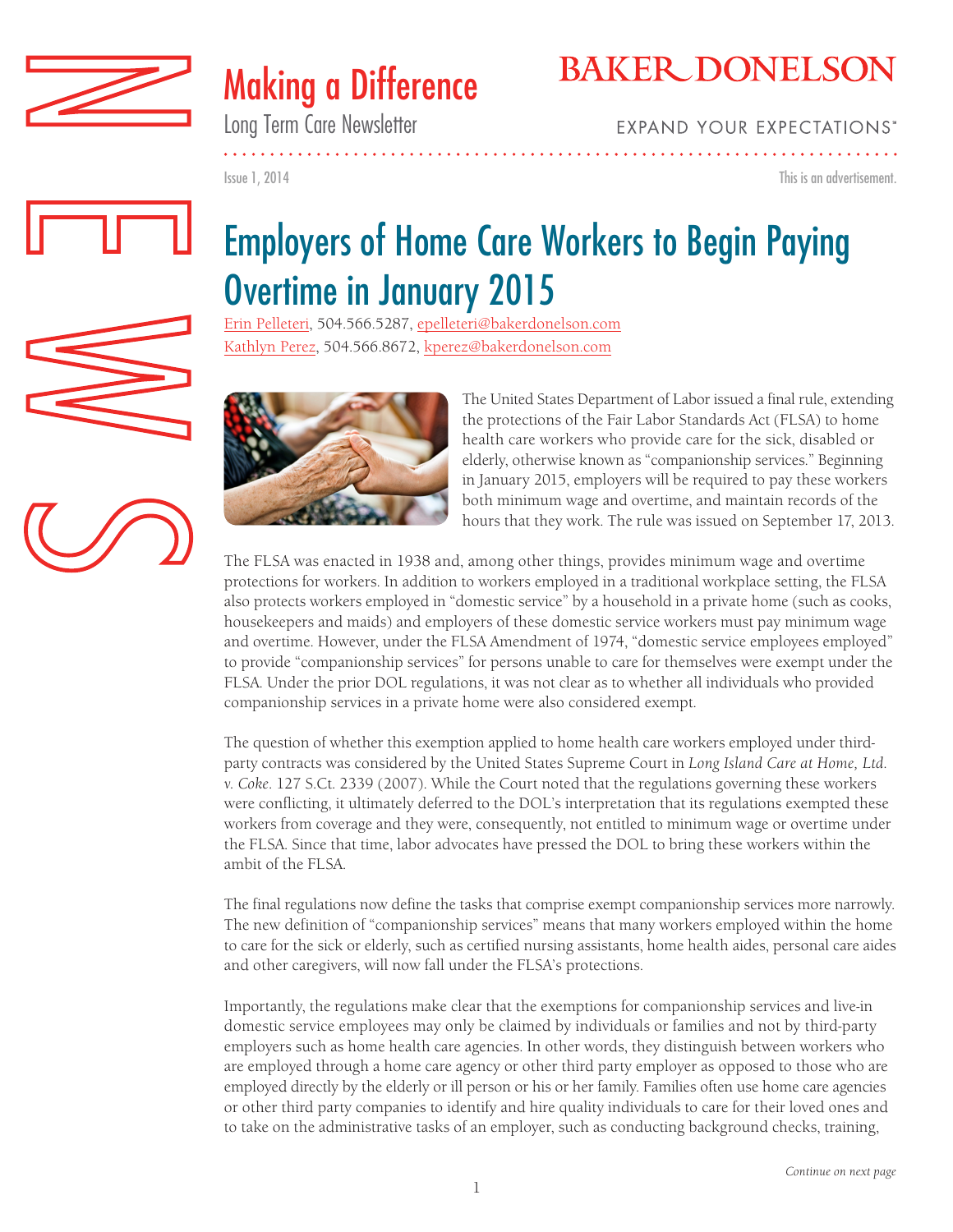



Long Term Care Newsletter

**EXPAND YOUR EXPECTATIONS®** 

Issue 1, 2014

This is an advertisement.

. . . . . . . . . . . . . . . . .

# Employers of Home Care Workers to Begin Paying Overtime in January 2015, *continued*

scheduling and payroll. The family simply pays the agency's invoice for the services provided. The new rules take aim at these agencies and require that they pay at least the federal minimum wage and overtime to any direct care worker they employ, regardless of the employee's duties.

Given that these workers are typically scheduled on eight to 12-hour shifts, there is little question that home health care agencies and third-party providers who provide services to the sick or elderly in the home will be reevaluating how they schedule these workers, which will, in turn, implicate continuity of care issues and the affordability of care in the home. The DOL has offered some preliminary statistics on the projected monetary impact on the home health care industry, but these regulations will unquestionably have a ripple effect on other industries.

# Nursing Home Reporting of Reasonable Suspicion of a Crime

[Danielle Trostorff,](http://www.bakerdonelson.com/danielle-trostorff/) 504.566.5224, dtrostorff@bakerdonelson.com



Nursing facilities, skilled nursing facilities, hospices that provide services in long term care facilities and independent living facilities that provide services for the developmentally disabled ("facilities") are required to report suspected crimes by defined "covered individuals" to the state survey agency and local law enforcement under the Affordable Care Act (ACA).<sup>1</sup> "Covered individual" includes an owner, operator, employee, manager, agent or contractor of the

. . . . . . . . . . . . . . . . . . .

facility. 2 Any facility that received at least \$10,000 in federal funding during the preceding year is subject to the statute.

To ensure compliance, facilities should be aware of the following:

- facilities must develop policies and procedures for compliance with the statute;
- facilities must notify covered individuals of their reporting requirements by posting a notice for employees, and such notice should specify the employees' rights, including the right to file a complaint under the statute and how to file a complaint;
- facilities should document, on an annual basis, notice provided to covered individuals of their reporting obligations;
- covered individuals are subject to civil monetary penalties and exclusion sanctions for failure to timely meet the reporting requirements;
- facilities may not retaliate against an individual who lawfully reports suspicion of a crime; furthermore, facilities are subject to civil money penalties and exclusion sanctions for retaliation against an employee making a valid report;

<sup>1</sup> Section 1150B of the Social Security Act, as established by section  $6703(b)(3)$  of the Patient Protection and Affordable Care Act of 2010 (ACA).

<sup>2</sup> Agent and contractor agreements should address the reporting requirements.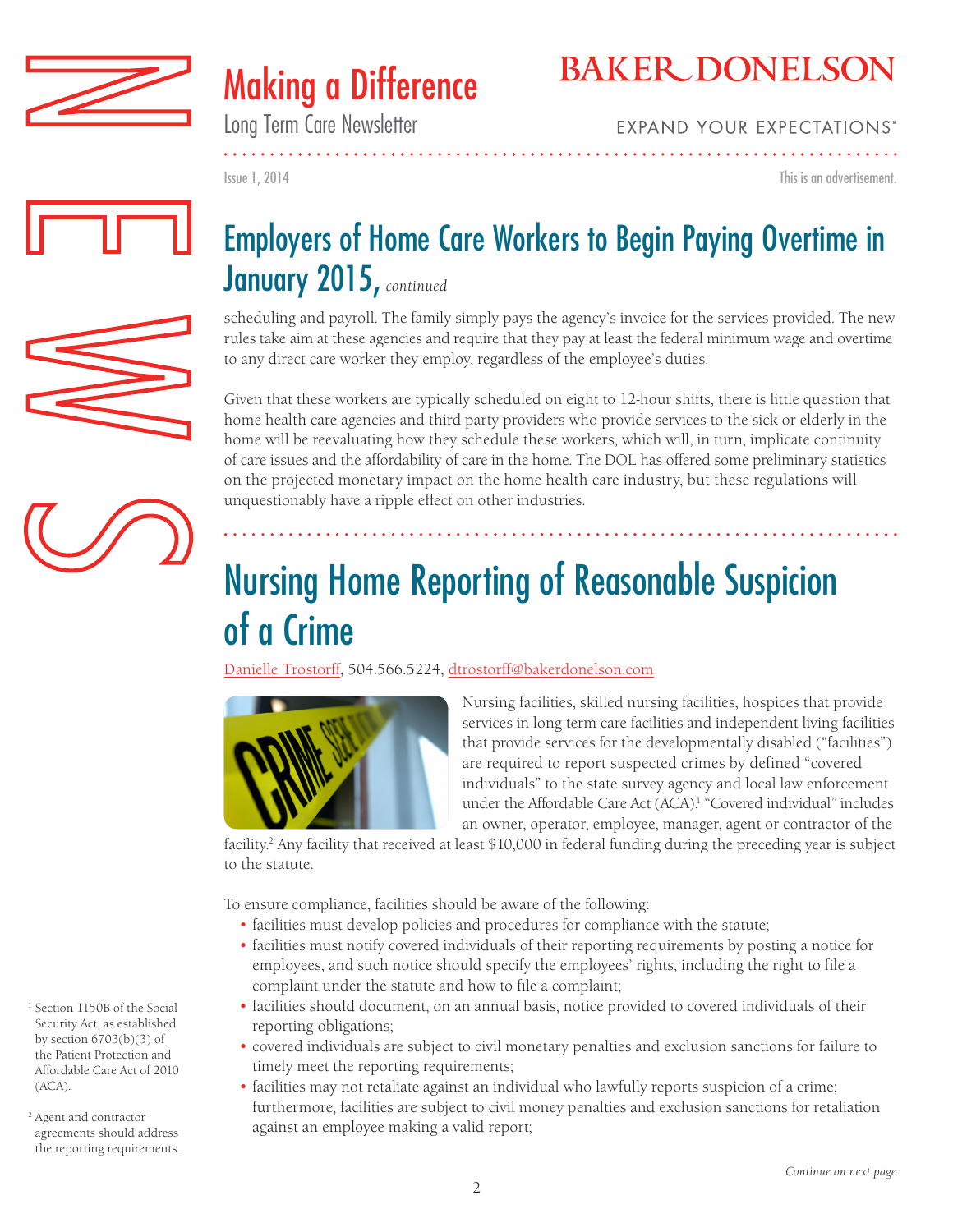



Long Term Care Newsletter

**EXPAND YOUR EXPECTATIONS®** 

Issue 1, 2014

This is an advertisement.

### Nursing Home Reporting of Reasonable Suspicion of a Crime, *continued*

- facilities employing excluded covered individuals (due to failure to meet the reporting requirements) will be ineligible for federal funds;
- facilities may be subject to an immediate jeopardy tag or other survey violations for failure to comply with the statutory requirements.

There are two applicable time frames with respect to the reporting obligations under the ACA. First, a covered individual must report reasonable suspicion of a crime that results in serious bodily injury to a resident within two hours of the event giving rise to the suspicion. Second, all other reasonable suspicions of a crime must be reported within 24 hours. The report must be made to both the state survey agency and local law enforcement.

The covered individual's reporting requirements differ from a facility's obligation to report incidents involving allegations of mistreatment, neglect or abuse, including injuries from an unknown source and misappropriation of resident property. These incidents are reported immediately (not to exceed 24 hours after discovery) to the administrator of the facility and to other officials under state law (including to the state survey and certification agency). Further, the results of all investigations must be reported to the administrator or his designated representative and to other officials in accordance with state law (including to the state survey and certification agency) within five working days of the incident. Corrective action also must be taken if the alleged violation is verified.

In certain instances, such as in the case of physical or sexual abuse of a resident, the facility and the covered individual may have the obligation to report the event to the appropriate authorities – the facility reporting the incident itself and the covered individual reporting the reasonable suspicion of a crime.

CMS has provided guidance to State Survey Agency Directors on this topic in a policy memo referenced as S&C: 11-30-NH, Revised 01.20.12.

. . . . . . . . . . . . . . . .

# Mitigating Successor Liability in Long Term Care Acquisitions

[Mary O'Kelley](http://www.bakerdonelson.com/mary-okelley/), 423.209.4143, mokelley@bakerdonelson.com

As in any business acquisition, purchasers in the long term care industry can encounter potential liability due to employment claims, seller violations of representations and warranties under the purchase agreement, tort actions, tax claims and the like. Unlike most other business parties, however, purchasers of skilled nursing facilities (SNFs) and assisted living facilities (ALFs) encounter a minefield of potential liability stemming from their participation in Medicare and Medicaid and the nature of the business of geriatric care. Buyers of SNFs and ALFs should be aware of the risks inherent in acquiring an operating SNF or ALF and should consider what strategies may be available to mitigate their successor liability risk in any given transaction. *Continue on next page*





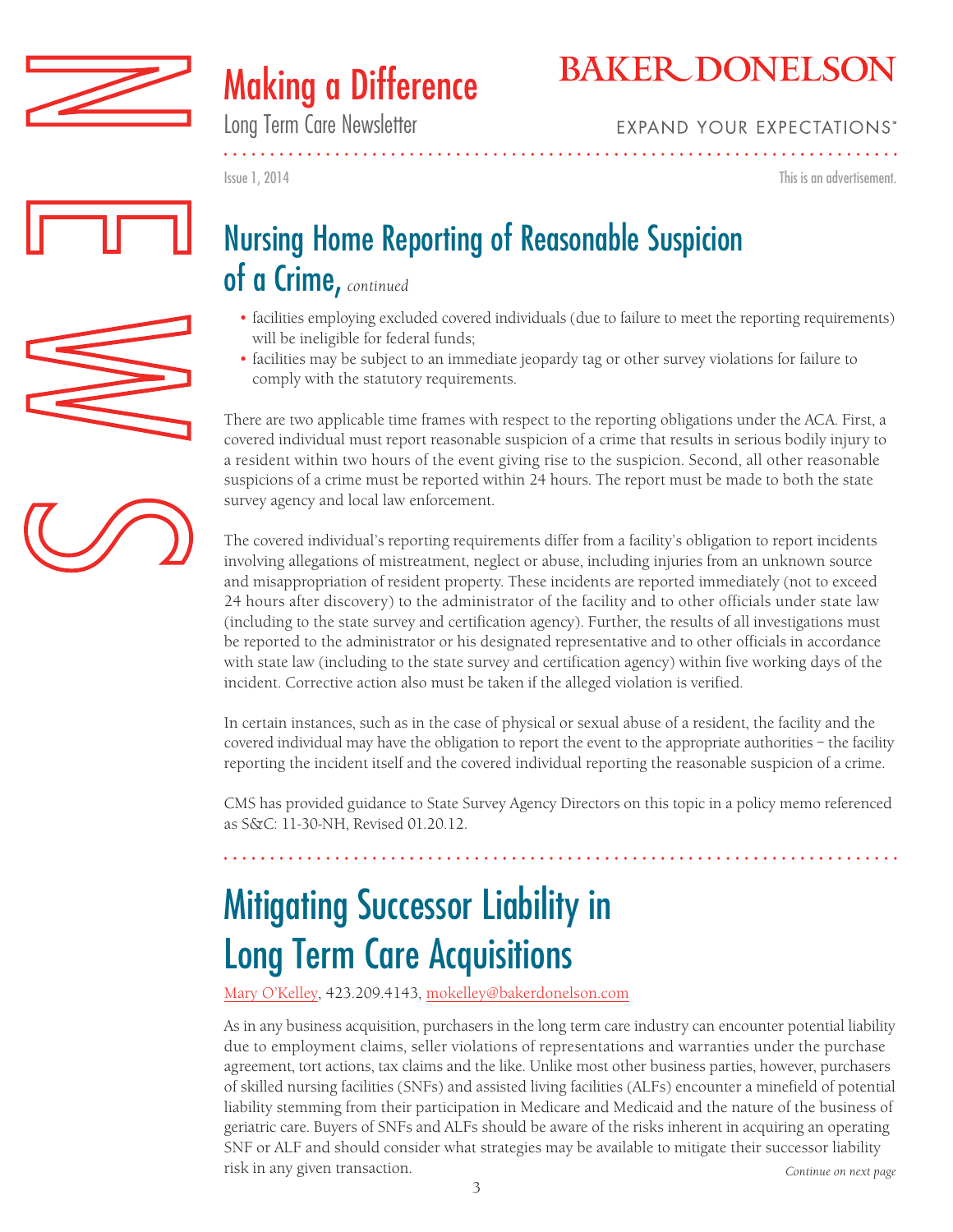



Long Term Care Newsletter

#### **EXPAND YOUR EXPECTATIONS®**

Issue 1, 2014

This is an advertisement.



### Mitigating Successor Liability In Long Term Care Acquisitions, *continued*



**Sources of Successor Liability**. Pursuant to 42 C.F.R. 489.18(c), upon a change of ownership (CHOW) of a SNF, the existing operator's Medicare provider agreement is automatically assigned to the new operator, unless the new operator rejects the existing provider agreement and applies for a new agreement, a path that few purchasers elect to take since their Medicare payments are cut off until the new provider agreement is in place. To obtain a new

provider agreement, a purchaser must fulfill all requirements for Medicare participation, including a full, unannounced survey. The Centers for Medicare & Medicaid Services (CMS) actively encourages purchasers to accept assignment of existing provider agreements by prohibiting State Survey Agencies (SSAs) from conducting the required unannounced survey until the SSAs have completed all of their higher priority workload. Moreover, according to a 2013 CMS directive, CMS looks with suspicion on any survey conducted shortly after a CHOW and speculates that any such prompt survey may have been announced to the new owner.

Two landmark legal cases demonstrate the rationale behind CMS's efforts to encourage purchasers to accept the automatic assignment of provider agreements. The Fifth Circuit held in *United States v. Vernon Home Health Care, Inc.*, 21 F.3d 693 (5th Cir. 1994) that an overpayment to the prior owner of a home health agency could be offset by CMS against Medicare payments to the new owner of the same home health agency. In *Deerbrook Pavilion, LLC v. Shalala*, 235 F.3d 1100 (8th Cir. 2000) the Eighth Circuit held that civil monetary penalties imposed on a prior operator of a nursing facility can be asserted against the new operator. Thus, a purchaser accepting assignment of an existing Medicare provider agreement can be open to full liability for any overpayments and civil monetary penalties against the prior owner under the same Medicare provider agreement.

Similarly, depending on the laws of the applicable state, a new operator can be subject to successor liability arising under the prior operator's Medicaid provider agreement. Moreover, purchasers are increasingly exposed to liability for overpayments made by both Medicare and Medicaid to prior operators and discovered through RAC, MAC, ZPIC and state-level audits. Such liability can extend for up to four years following a CHOW, and the sums at issue can be sizeable, due to the auditor's power of extrapolation.

One additional potential source of liability arises from tort claims by so-called "straddle residents." The residents inhabiting the SNF or ALF on the last day of a seller's tenure will be the same residents occupying the facility on the first day of a purchaser's ownership. In many cases, if one of these residents asserts a tort claim for an adverse event that occurred during the seller's ownership of the facility, both the seller and the purchaser will be named in any resulting lawsuits. At a minimum, the purchaser can expect to incur attorney's fees to extricate itself from such proceedings.

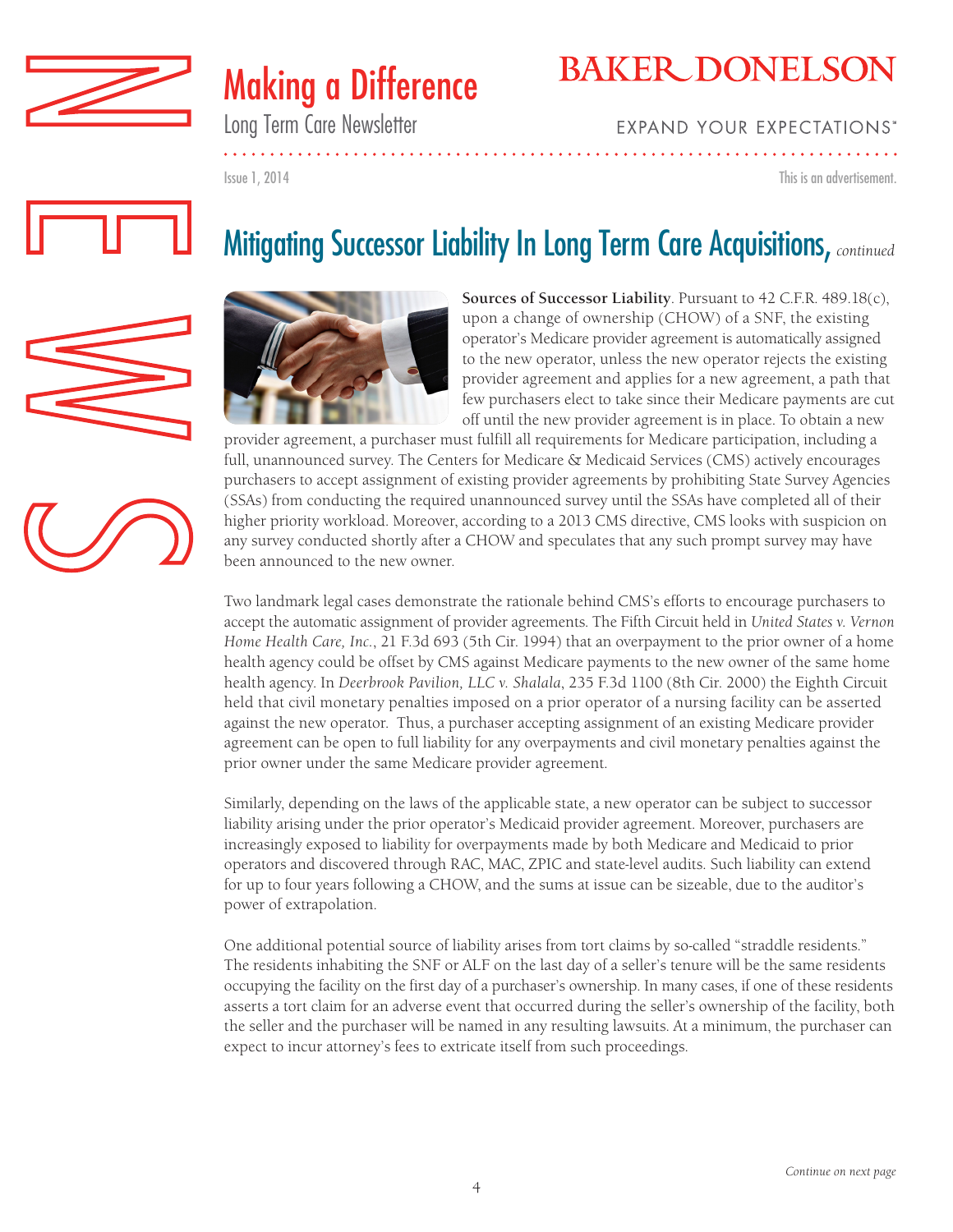



### Long Term Care Newsletter

**EXPAND YOUR EXPECTATIONS®** 

This is an advertisement.

Issue 1, 2014



## Mitigating Successor Liability in Long Term Care Acquisitions, *continued*

**Strategies for Mitigating Successor Liability**. While the specter of successor liability in the long term care industry can loom large, purchasers can consider several strategies to mitigate their potential exposure. As in any business transaction, a purchaser should insist on comprehensive representations and warranties from the seller as to compliance with a full range of health care and non-health care laws and regulations. Purchasers also should be wary of limiting survival of these representations and warranties and attempt to negotiate for survival through the term of the relevant statute of limitations.

Another point of negotiation in most purchase agreements is indemnification for breaches of representations and warranties and other potential sources of liability. Most sophisticated sellers strive to limit their indemnities through the inclusion of caps and baskets, and purchasers should assess potential liability exposure in determining what limits to accept. The purchaser also should consider requesting indemnities from a parent entity of the seller and/or individual seller principals, a postclosing escrow or letter of credit, or a holdback of some portion of the purchase price in an amount and for a time period sufficient to mitigate potential successor liability exposure, particularly in instances where the seller is a single-asset entity that is selling its only asset to the purchaser. When a liability is easily quantifiable and likely to occur, purchasers may seek to negotiate a purchase price reduction.

**Conclusion**. In acquisitions of long term care facilities, a purchaser will be wise to assess sources of potential successor liability stemming from acts and omissions on the part of the seller and seek, to as great an extent as possible, to quantify any such potential liability. In most transactions, purchasers will need to negotiate a combination of the strategies highlighted above for mitigating liability with a goal of shifting most of the exposure for pre-closing liability back to the seller.

# Long Term Care Construction Opportunities

[Vincent Nelan,](http://www.bakerdonelson.com/vincent-g-nelan/) 423.209.4143, vnelan@bakerdonelson.com [Donald Nettles,](http://www.bakerdonelson.com/donald-j-nettles/) 205.244.3828 , dnettles@bakerdonelson.com



Based on the long term care projects with which we have recently been involved, there appears to be great opportunity for growth in the construction of long term care facilities. This is attributed to the ever-growing aging population and a general rebound in the market post-recession. The difference in new construction (versus existing long term care facilities) is the demand for projects with higher degrees of quality and specialization. Developers must be

careful in the management of long term care construction projects to accommodate these requirements.



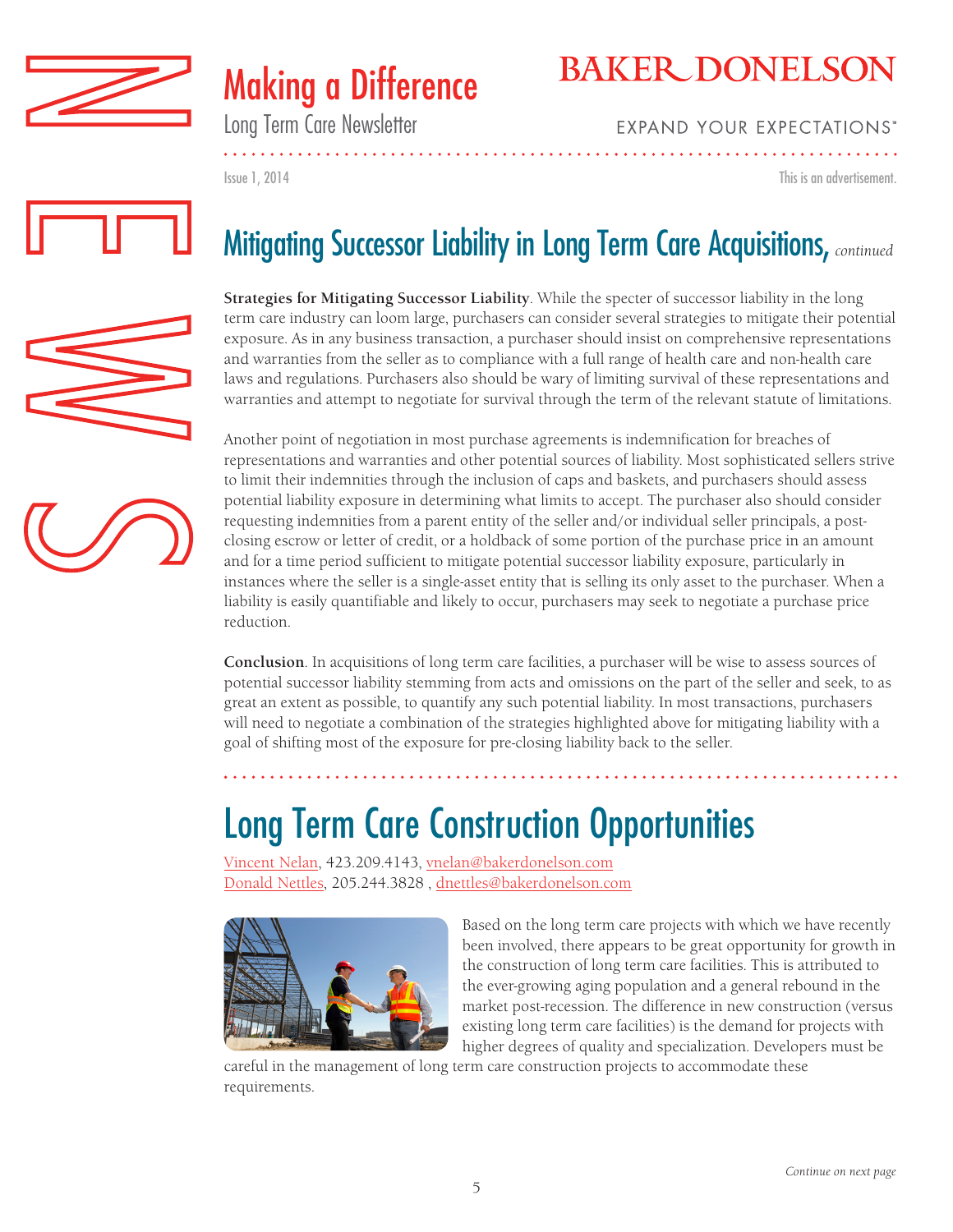



Long Term Care Newsletter

#### **EXPAND YOUR EXPECTATIONS®**

Issue 1, 2014

This is an advertisement.

## Long Term Care Construction Opportunities, *continued*





<sup>3</sup> [http://longtermcare.gov/](http://http://longtermcare.gov/the-basics/who-needs-care/) [the-basics/who-needs-care/](http://http://longtermcare.gov/the-basics/who-needs-care/); [http://news.morningstar.](http://http://news.morningstar.com/articlenet/article.aspx?id=564139) [com/articlenet/article.](http://http://news.morningstar.com/articlenet/article.aspx?id=564139) [aspx?id=564139;](http://http://news.morningstar.com/articlenet/article.aspx?id=564139) [http://www.](http://http://www.census.gov/newsroom/releases/archives/population/cb12-243.html) [census.gov/newsroom/](http://http://www.census.gov/newsroom/releases/archives/population/cb12-243.html) [releases/archives/population/](http://http://www.census.gov/newsroom/releases/archives/population/cb12-243.html) [cb12-243.html;](http://http://www.census.gov/newsroom/releases/archives/population/cb12-243.html) Centers for Disease Control and Prevention. The State of Aging and Health in America 2013. Atlanta, GA: Centers for Disease Control and Prevention, US Dept. of Health and Human Services; 2013.

- <sup>4</sup> National Investment Center for the Seniors Housing & Care Industry, Seniors Housing Construction Trends Reports 2013.
- <sup>5</sup> [http://www.healthdesign.org/](http://http://www.healthdesign.org/chd/research/health-promotion-design-long-term-care-settings) [chd/research/health](http://http://www.healthdesign.org/chd/research/health-promotion-design-long-term-care-settings)[promotion-design-long-term](http://http://www.healthdesign.org/chd/research/health-promotion-design-long-term-care-settings)[care-settings](http://http://www.healthdesign.org/chd/research/health-promotion-design-long-term-care-settings).

**Aging Population**. It is no secret that the U.S. population is shifting toward an older demographic. Longer life spans and aging baby boomers are largely cited for the shift. The implications of this on long term care construction are obvious; however, some additional statistics put the potential into perspective:3

- 70 percent of people age 65 or older are expected to use some form of long term care;
- Every day for the 20 years following January 1, 2011 about 10,000 people will celebrate their 65th birthday;
- In 2012 the population age 65 or older was 43.1 million;
- In the next 25 years the population of people age 65 years or older will grow to 72 million;
- By 2030 the older demographic will account for 20 percent of the population;
- By 2060 the population age 65 or older is expected to reach 92 million people.

**Increased Number of Projects**. To accommodate this demographic shift, construction of long term care facilities appears to be moving forward as follows:<sup>4</sup>

- Construction starts and ongoing projects for long term care have almost returned to pre-recession levels;
- From 2012 to 2013 there has been an increase of 24 percent in units/beds construction;
- Third quarter 2013 long term care units/beds under construction were up 39 percent over the previous year;
- In the top 100 metropolitan markets there were 21,462 units/beds under construction as of March 2013;
- In the top 100 metropolitan markets 23,479 units/beds started construction in 2013.

**Changed Development**. Traditionally, long term care facilities were constructed to model a medical facility. This trend appears to be ending since long term care facility residents have different desires and needs than patients of traditional medical facilities, and rightfully so. The changes are not merely aesthetic, but may result in an improved experience of long term care facility residents. Some of the differences between traditional medical facilities and long term care facilities that residents are demanding are as follows:<sup>5</sup>

- Sleep with noise abatement and exposure to daylight;
- Mobility with diverse architecture and use of colors for orientation;
- Access to natural light and the outdoors;
- Social interaction with intimate public spaces and carpeting in private areas;
- Physical activity with indoor and outdoor facilities;
- Safety with changes to flooring and lighting.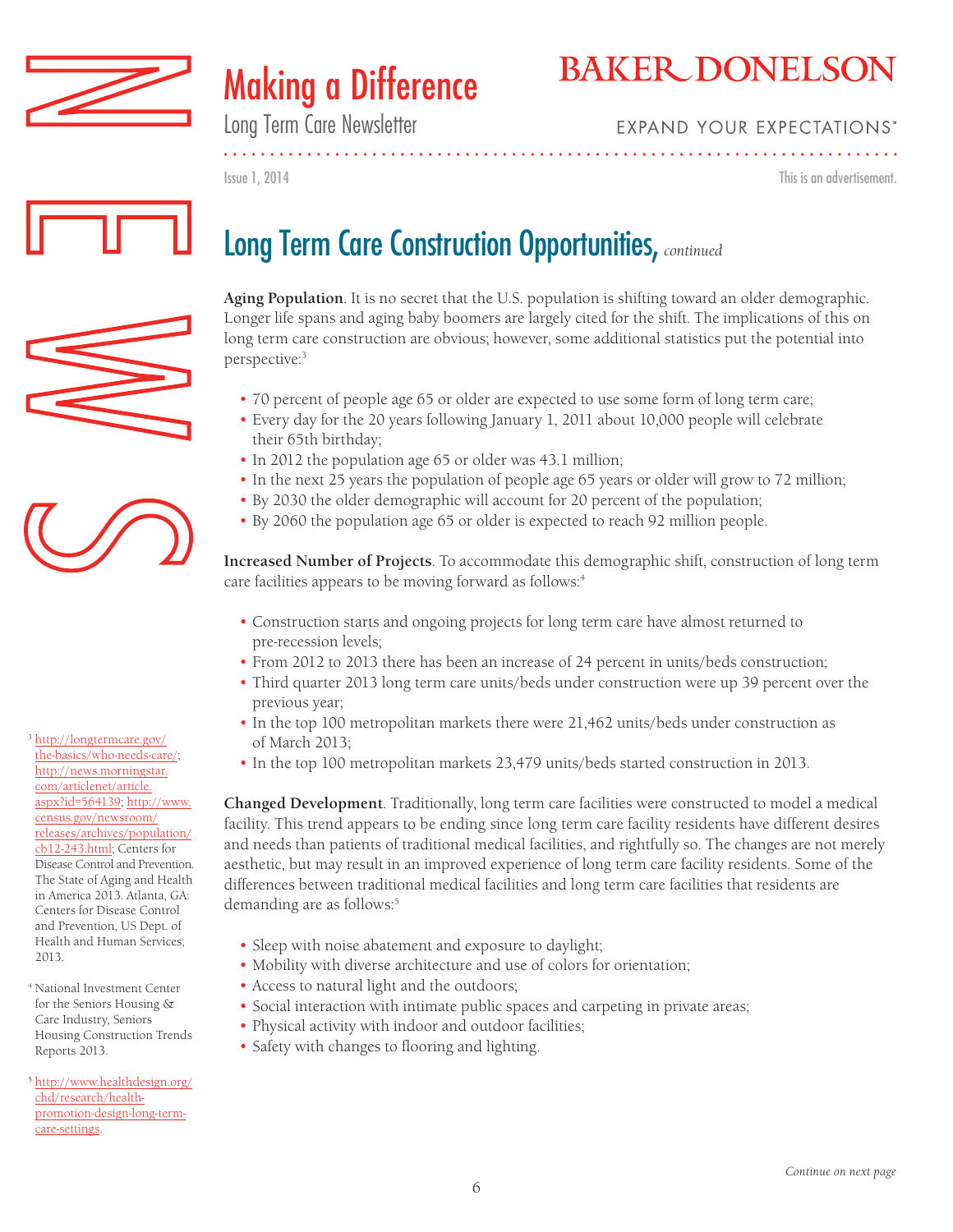



Long Term Care Newsletter

#### **EXPAND YOUR EXPECTATIONS®**

Issue 1, 2014

This is an advertisement.



### Long Term Care Construction Opportunities, *continued*



**What can you do?** Due to the economic downturn, there has been consolidation and loss of contractors and specialty subcontractors with the experience to bring a long term care project to completion on time and on budget. As the market improves one must be mindful of the experience that the contractor has with specialized long term care facility construction. In addition, because of the uniqueness of the facilities, a design professional must have experience to address the needs of the ultimate users of the finished project. Good projects with a strong prospect of success can be easily undercut by an inexperienced contractor, specialty subcontractor or design professional attempting to deliver the unique requirements of a long term care facility.

Some of the items a developer should consider before and during construction, in addition to reducing risk and protecting their own interests, include:

- Negotiating a fair contract with contractors and design professionals;
- Engaging design professionals and contractors with experience in long term care construction;
- An understanding of the uniqueness of the projects and the required finished result;
- An accounting for governmental regulations;
- Requiring fees be a negotiated lump sum and not tied to the costs of the project.

# In the Trenches

[Andrea Barach](http://www.bakerdonelson.com/andrea-barach/) has joined Baker Donelson's Nashville office as a shareholder and a member of the Firm's Business Department. Ms. Barach represents clients in a range of business transactions including acquisitions, dispositions and financings across several industries including health care, long term care, real estate development and finance. A major component of her practice has been the representation of long term care providers in their efforts to obtain financing with very favorable economic terms under FHA insured loan programs. Ms. Barach has also represented clients in tax exempt bond transactions and other types of financing. She has extensive experience in the acquisition and disposition of facilities such as hospitals, nursing homes, behavioral health facilities, and entire companies, many of which are in the health care industry.

Baker Donelson's Long Term Care Industry Service Team leader [Christy Crider](http://www.bakerdonelson.com/christy-t-crider/) was selected to lead the Firm's Women's Initiative. *[The Tennessean](http://www.bakerdonelson.com/christy-crider-qa-with-the-tennessean-02-05-2014/)* recently interviewed Ms. Crider about the importance of promoting women in the profession.

[Christy Crider](http://www.bakerdonelson.com/christy-t-crider/) was a moderator for the panel, "In-House Think Tank Session I: Proactively Spotting Costly Litigation Red Flags and Managing Pre-Suit Challenges" during [ACI's Third Annual Forum on](http://www.americanconference.com/2013/797/long-term-care-litigation)  [Preventing and Defending Long Term Care Litigation,](http://www.americanconference.com/2013/797/long-term-care-litigation) January 28 – 29 in Miami, Florida.

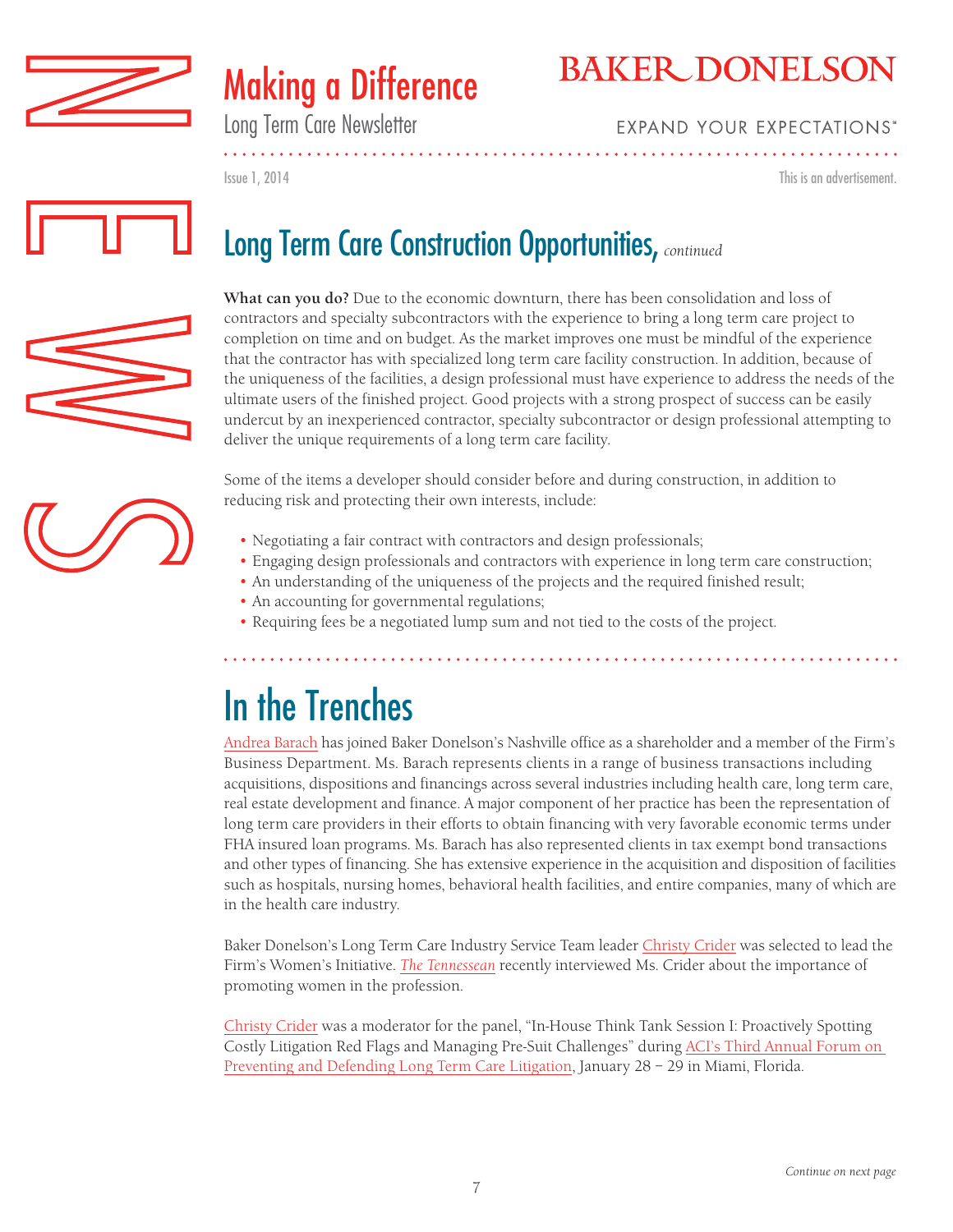



Long Term Care Newsletter

#### **EXPAND YOUR EXPECTATIONS®**

Issue 1, 2014

This is an advertisement.

. . . . . . . . . . . . . . . . .



### In the Trenches, *continued*

[Rich Faulkner,](http://www.bakerdonelson.com/richard-faulkner-jr/) head of the LTC Transactional team, was a panelist for the program, "Transfers of Distressed LTC Facilities" at the [2014 American Health Lawyers Association's Long Term Care](http://www.healthlawyers.org/Events/Programs/2014/Pages/LTC14.aspx) and the Law Program in Las Vegas February 19 – 21, 2014.

Baker Donelson was proud to be a sponsor of the **[THCA's Legislative Conference](http://www.thca.org/)**, March 12 - 13 in Nashville, Tennessee.

The article, ["Ten Tips to Lower Your LTC Litigation Costs,](http://www.mcknights.com/ten-tips-to-lower-your-ltc-litigation-costs/article/325453/)" authored by Christy Crider was published by McKnight's on December 13, 2013.

Christy Crider will present, "Ten Tips to Keep Your Litigation Costs Under Control" during the [Kentucky Association of Health Care Facilities \(KAHCF\) Quality Summit](http://www.kahcf.org/pages/2014_spring_education_conference.aspx) in Bowling Green, Kentucky, April 29 – 30.

#### **Moody Obtains Summary Judgment Victory in Nursing Home Case**

[Brad Moody](http://www.bakerdonelson.com/bradley-moody/) obtained a summary judgment victory in a nursing home case handled for client in Mississippi. In this case, the plaintiff alleged that the nursing home's negligence caused a resident to develop a stage IV pressure ulcer, which allegedly resulted in the resident's death from sepsis.

#### **Birmingham Team Wins Summary Judgment in Nursing Home Case**

[Floyd Gaines,](http://www.bakerdonelson.com/floyd-d-gaines/) [Paige Casey](http://www.bakerdonelson.com/paige-j-casey/) and [Marianne Combs](http://www.bakerdonelson.com/marianne-h-combs/) won summary judgment in a nursing home negligence case in Alabama. In their case, a plaintiff sued the Firm's client for allegedly neglecting a resident who purportedly died from a boil she developed at the nursing home. After significant effort (and years of litigating), our lawyers won summary judgment on proximate cause.

#### **LTC Team Closes Nursing Home and Assisted Living Acquisitions**

The LTC Transactional team represented a nursing home chain based in the Midwest in the acquisition of a nursing home and assisted living facility in Kansas in November.

In November, the LTC Transactional team also represented a client in the acquisition and financing of an assisted living facility located in Alabama. In a related transaction, the Firm represented the client in a loan transaction with a regional bank. Team members on the transaction included [Rich Faulkner](http://www.bakerdonelson.com/richard-faulkner-jr/), [Mary O'Kelley,](http://www.bakerdonelson.com/mary-okelley/) [Susan Rich](http://www.bakerdonelson.com/susan-rich/), Claire Tuley and [Dennis Nabors.](http://www.bakerdonelson.com/dennis-nabors/)

#### **LTC Transactional Team Has Blitz at Year End**

The LTC Transactional team concluded a blitz of closings at the end of the year.



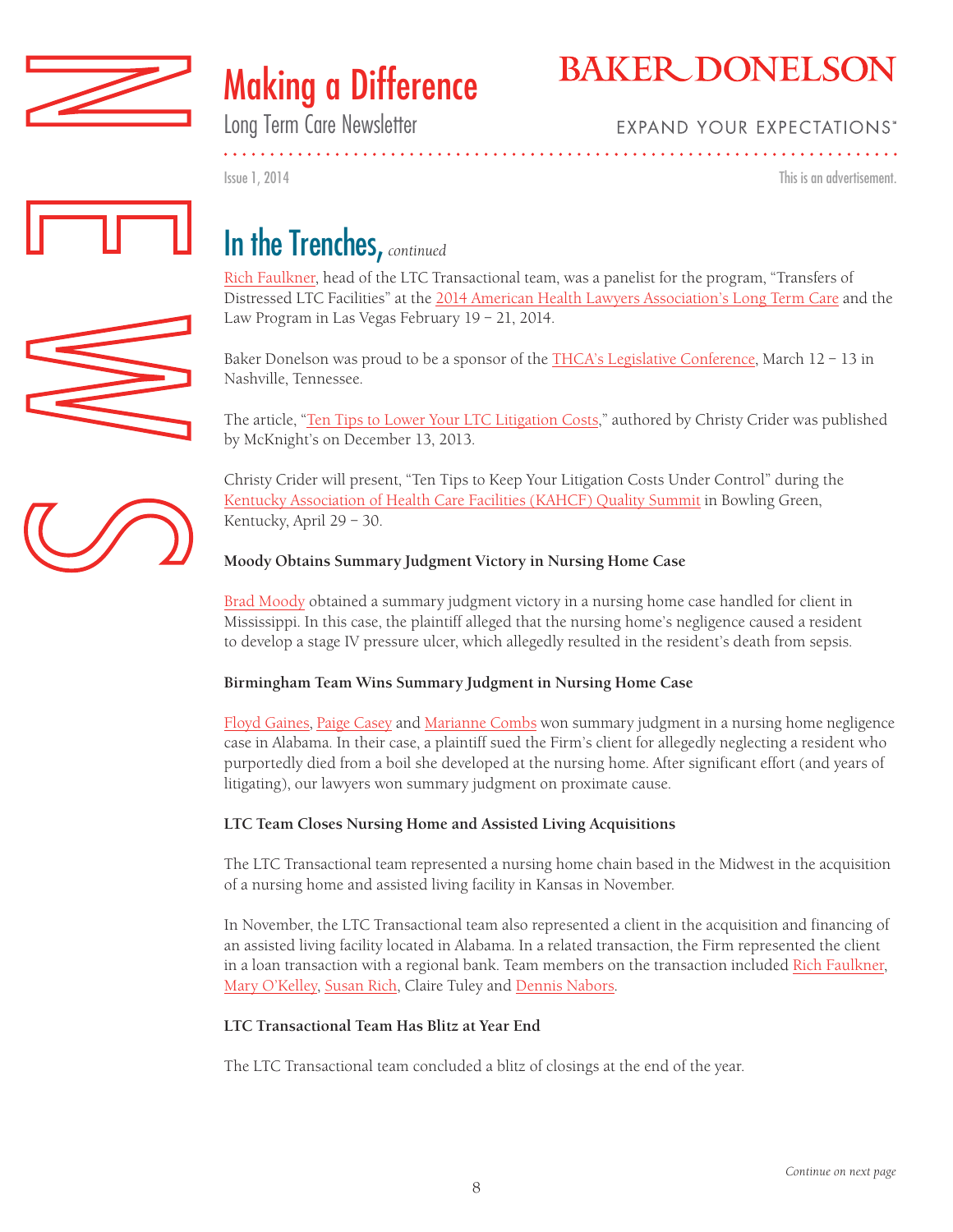



Long Term Care Newsletter

#### **EXPAND YOUR EXPECTATIONS®**

This is an advertisement.

Issue 1, 2014



### In the Trenches, *continued*

The Firm helped a client successfully close on the operations of six skilled nursing facilities in the Southeast. This multi-layered transaction involved agreements with the former operator and HUD lender. The team worked tirelessly to negotiate almost 150 documents involved in the closing. The acquisition was led by [Amy Mahone](http://www.bakerdonelson.com/amy-w-mahone/) and assisted by [Rich Faulkner](http://www.bakerdonelson.com/richard-faulkner-jr/), [Ken Beckman](http://www.bakerdonelson.com/kenneth-c-beckman/) and [Philip Whitaker.](http://www.bakerdonelson.com/philip-b-whitaker/) The Firm also represented the skilled nursing facility operator in a multi-site accounts receivable financing transaction. [Philip Whitaker](http://www.bakerdonelson.com/philip-b-whitaker/), Amy Mahone and [Rich Faulkner](http://www.bakerdonelson.com/richard-faulkner-jr/) represented the client in this financing transaction.

The Firm represented a client in the lease of a Kentucky skilled nursing facility from a nonprofit health care owner. [Mary O'Kelley](http://www.bakerdonelson.com/mary-okelley//) and [Rich Faulkner](http://www.bakerdonelson.com/richard-faulkner-jr/) represented the new operator in this transaction.

The Firm represented an assisted living provider on two closings in December. The first was a sale-lease back transaction with a publicly-traded REIT, involving an assisted living facility in Wisconsin. The Firm also helped the client finalize a separate joint venture agreement with the REIT involving a second assisted living facility. [Ken Beckman,](http://www.bakerdonelson.com/kenneth-c-beckman/) with assistance from [William Richardson](http://www.bakerdonelson.com/william-r-richardson/), represented the client.

Talk about blitz! A client acquired a skilled nursing facility located in the Midwest with the Firm's assistance in 12 days (including Christmas), concluding the acquisition on the December 31 deadline. [Claude Czaja](http://www.bakerdonelson.com/claude-p-czaja/), with [Rich Faulkner](http://www.bakerdonelson.com/richard-faulkner-jr/) and [Jason Strain,](http://www.bakerdonelson.com/jason-a-strain/) all logged hours during nights and weekends to close the acquisition. The Firm also represented the skilled nursing facility purchaser in negotiating two loans.

The LTC Transactional team also represented a client in the accounts receivable financing of three skilled nursing facilities in Tennessee. [Philip Whitaker](http://www.bakerdonelson.com/philip-b-whitaker/), [Rich Faulkner](http://www.bakerdonelson.com/richard-faulkner-jr/) and [Amy Mahone](http://www.bakerdonelson.com/amy-w-mahone/) represented the client in the transaction.

The LTC Transactional team represented a Georgia-based nursing home operator in acquiring the operations of two skilled nursing facilities. [Ken Beckman,](http://www.bakerdonelson.com/kenneth-c-beckman/) [Meg Gossett](http://www.bakerdonelson.com/mary-margaret-gossett/) and [Jim Levine](http://www.bakerdonelson.com/james-h-levine/) represented the client.

The LTC team helped a newly-created group purchasing organization (GPO) focused exclusively on mid-sized nursing home operators finalize its operating agreement and start to accept subscriptions in December. [Ken Beckman](http://www.bakerdonelson.com/kenneth-c-beckman/), [Mary O'Kelley](http://www.bakerdonelson.com/mary-okelley/), [Meg Gossett](http://www.bakerdonelson.com/mary-margaret-gossett/), [Rich Faulkner](http://www.bakerdonelson.com/richard-faulkner-jr/) and [William Richardson](http://www.bakerdonelson.com/william-r-richardson/) represented the GPO.

The HUD financing team within the LTC Transactional team also wrapped up a record calendar year in 2013 in which they closed approximately 90 loans throughout the nation. Those included lender and borrower representation on several loan closings in December for long term care and senior housing facilities in Illinois, Michigan and Maryland. Representing the clients in those transactions were Jim [Levine](http://www.bakerdonelson.com/james-h-levine/), [John McGehee,](http://www.bakerdonelson.com/john-p-mcgehee/) [Ross Schram](http://www.bakerdonelson.com/ross-i-schram/) and [William Richardson.](http://www.bakerdonelson.com/william-r-richardson/) The value of the lender-representation transactions in 2013 totaled well over \$250 million.